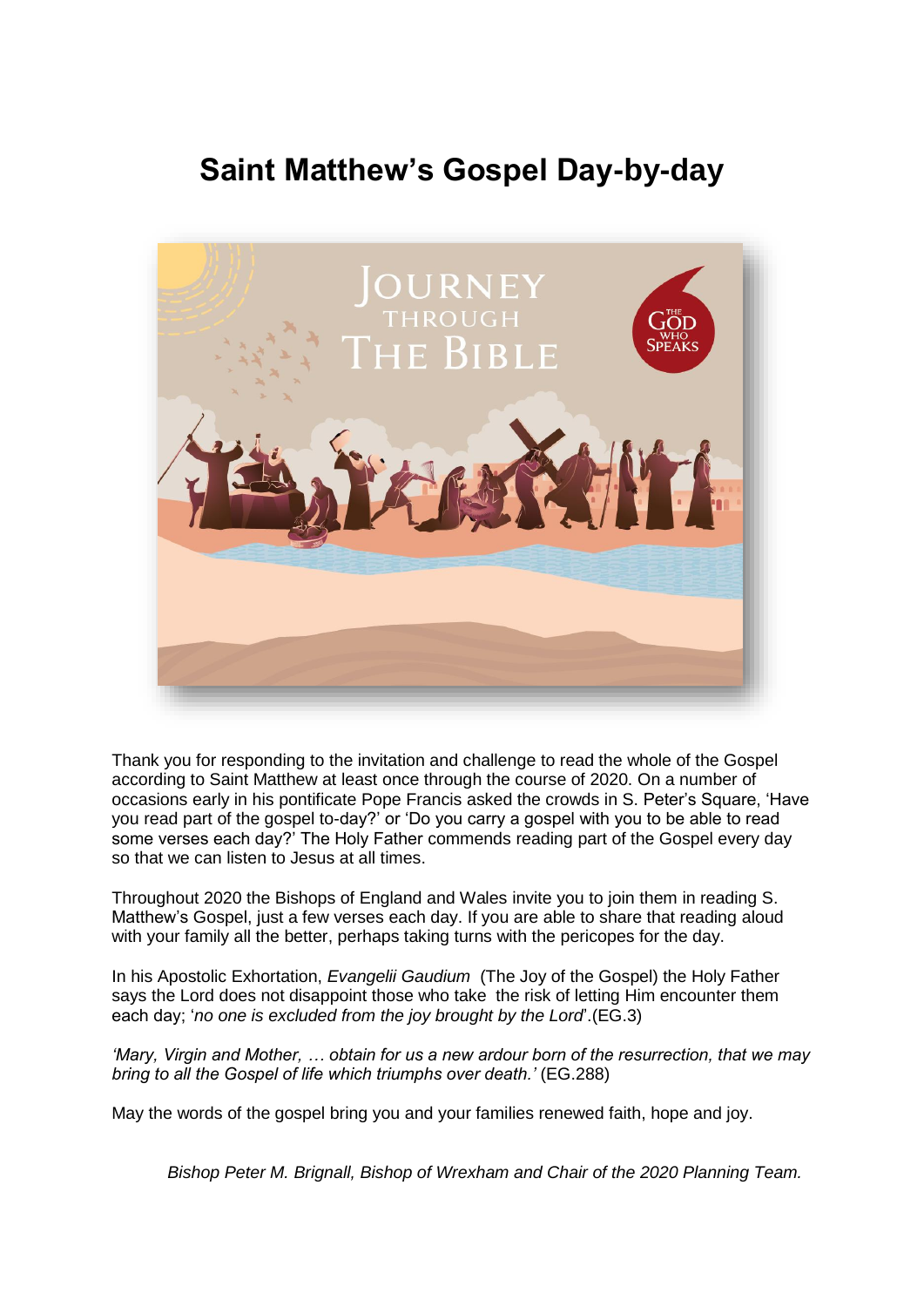Day 1 The Genealogy of Jesus the Messiah 1:1-1:17 The Birth of Jesus the Messiah 1:18-25

# Day 2

The Visit of the Wise Men 2:1-2:12 The Escape to Egypt 2:13-15 The Massacre of the Infants 2:16-23

# Day 3

Return from Egypt 2:19-23 The Proclamation of John the Baptist 3:1-12 The Baptism of Jesus 3:13-17

### Day 4

The Temptation of Jesus 4:1-11 Jesus Begins his Ministry in Galilee 4:12-17 Jesus Calls his first Disciples 4:18-22 Jesus Ministers to Crowds of People 4:23-25

## Day 5

The Beatitudes 5:1-12 Salt and Light 5:13-16 The Law and the Prophets 5:16-20

## Day 6

Concerning Anger 5:21-26 Concerning Adultery 5:17-30 Concerning Divorce 5:31-32 Concerning Oaths 5:33-37 Concerning Retaliation 5:38-42

#### Day 7

Love for Enemies 5:43-48 Concerning Almsgiving 6:1-4 Concerning Prayer 6:5-15 Concerning Fasting 6:16-18

#### Day 8

Concerning Treasures 6:19-21 The Sound Eye 6:22-23 Serving Two Masters 6:24 Do Not Worry 6:25-34 Judging Others7:1-5

#### Day 9

Profaning the Holy 7:6 Ask Search Knock 7:7-11 The Golden Rule 7:12 The Narrow Gate7:13-14 A Tree and its Fruit 7:15-20 Concerning Self-Deception 7:21-23 Hearers and Doers 7:24-28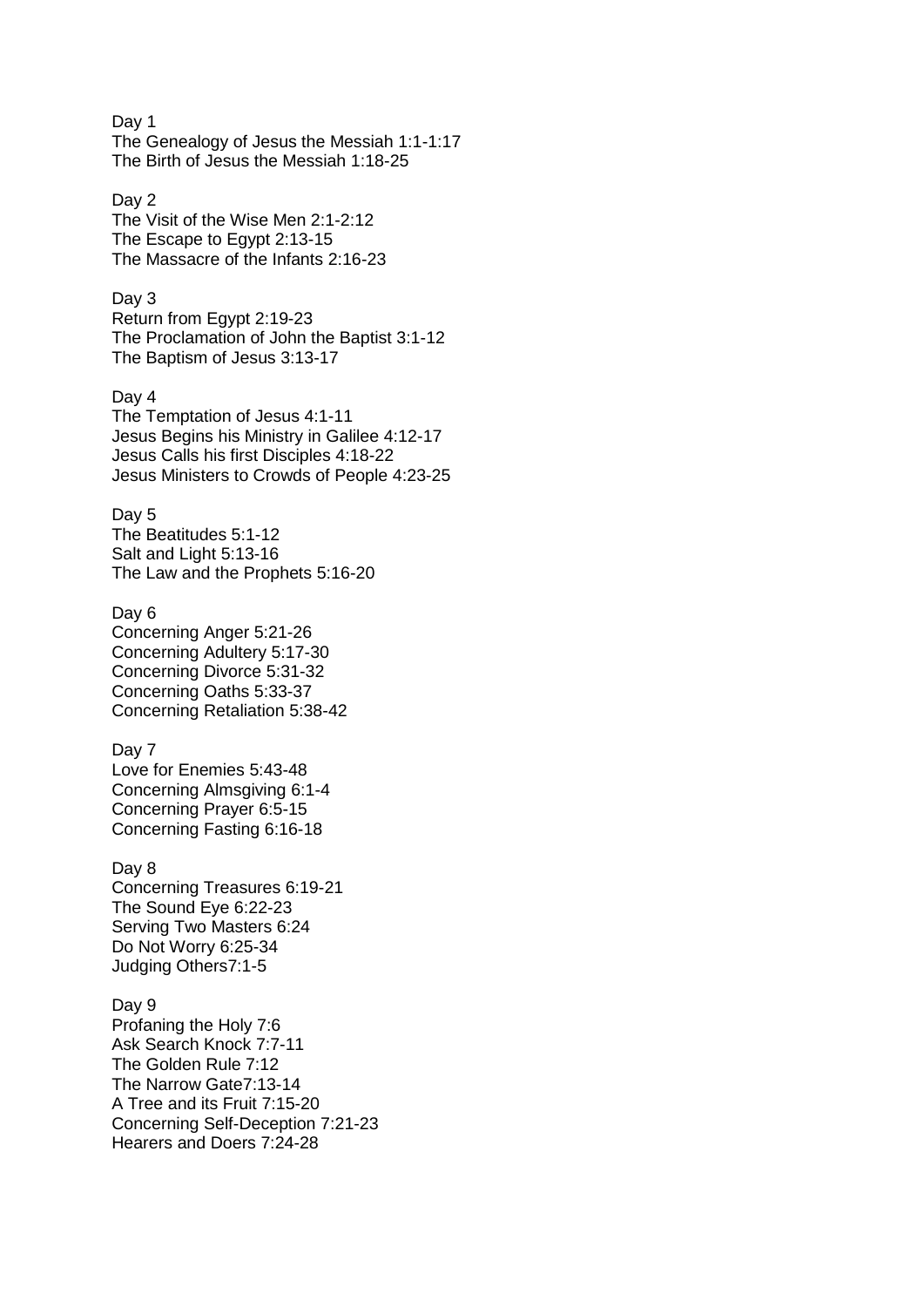Day 10 Jesus Cleanses a Leper 8:1-4 Jesus Heals a Centurion's Servant 8:5-13 Jesus Heals many at Peter's House 8:14-17

# Day 11

Would-be Followers of Jesus 8:18-22 Jesus Stills the Storm 8:23-27 Jesus Heals the Gadarene Demoniacs 8:28-9:1

Day 12 Jesus Heals a Paralytic 9:2-8 The Calling of Matthew 9:9-13 The Question about Fasting 9:14-17

Day 13 A Girl Restored to Life and a Woman Healed 9:18-26 Jesus Heals two Blind Men 9:27-31 Jesus Heals One Who was Mute 9:32-34

Day 14

The Harvest is Great, the Labourers few 9:35-38 The Twelve Apostles10:1-4 The Mission of the Twelve 10:5-15 Coming Persecutions 10:16-25

Day 15 Whom to Fear 10:26-33 Not Peace, but a Sword 10:34-39 Rewards 10:40-11:1 Messengers from John the Baptist 11:2-6 Jesus Praises John the Baptist 11:7-19

Day 16 Woes to Unrepentant Cities11:20-24 Jesus Thanks his Father 11:25-30 Plucking Grain on the Sabbath 12:1-8

Day 17 The Man with a Withered Hand 12:9-14 God's Chosen-Servant 12:15-21 Jesus and Beelzebul 12:22-32 A Tree and its Fruit 12:33-37

Day 18 The Sign of Jonah 12:38-42 The Return of the Unclean Spirit 12:43-45 The True Family of Jesus 12:46-50

Day 19 The Parable to the Sower 13:1-9 The Purpose of the Parables 13:10-17 The Parable of the Sower Explained 13:18-23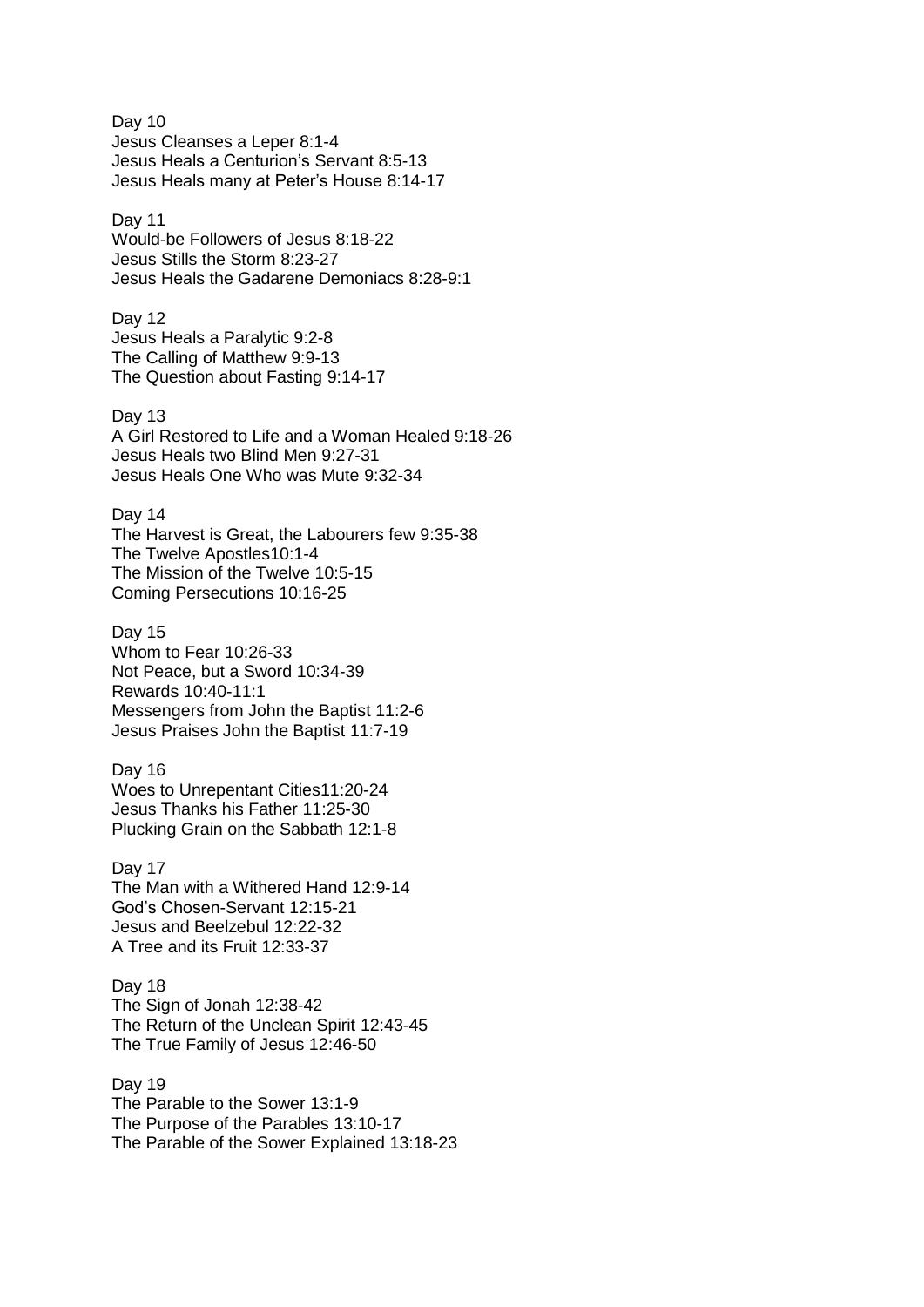Day 20 The Parable of Weeds among the Wheat 13:24-30 The Parable of the Mustard seed 13:31-32 The Parable of the Yeast 13:33 The Use of Parables 13:34-35 Jesus Explains the Parable of the Weeds 13:36-43

#### Day 21

Three Parables 13:44-50 Treasures New and Old 13:51-53 The Rejection of Jesus at Nazareth 13:54-58 The Death of John the Baptist 14:1-12

#### Day 22

Feeding the Five Thousand 14:13-21 Jesus Walks on the Water 14:22-33 Jesus Heals the sick in Gennesaret 14:34-14:35

## Day 23

The Tradition of the Elders 15:1-9 Things that Defile 15:10-20 The Canaanite Woman's Faith 15:21-28 Jesus Cures many People 15:29-31

# Day 24

Feeding Four Thousand 15:32-39 The Demand for a Sign 16:1-4 The Yeast of the Pharisees and Sadducees 16:5:12

# Day 25

Peter's Declaration about Jesus 16:13-20 Jesus Foretells His Death and Resurrection 16:21-23 The Cross and Self-Denial 16:24-28 The Transfiguration 17:1-13

# Day 26

Jesus Cures a Boy with a Demon 17:14-21 Jesus again Foretells His Death and Resurrection 17:22-23 Jesus and the Temple Tax 17:24-27 True Greatness 18:1-5 Temptations to Sin 18:6-9

#### Day 27

The Parable of the Lost Sheep 18:10-14 Reproving Another Who Sins 18:15-20 Forgiveness 18:21-22 The Parable of the Unforgiving Servant 18:23-35

# Day 28 Teaching about Divorce 19:1-12

Jesus Blesses Little Children 9:13-15 The Rich Young Man 19:16-30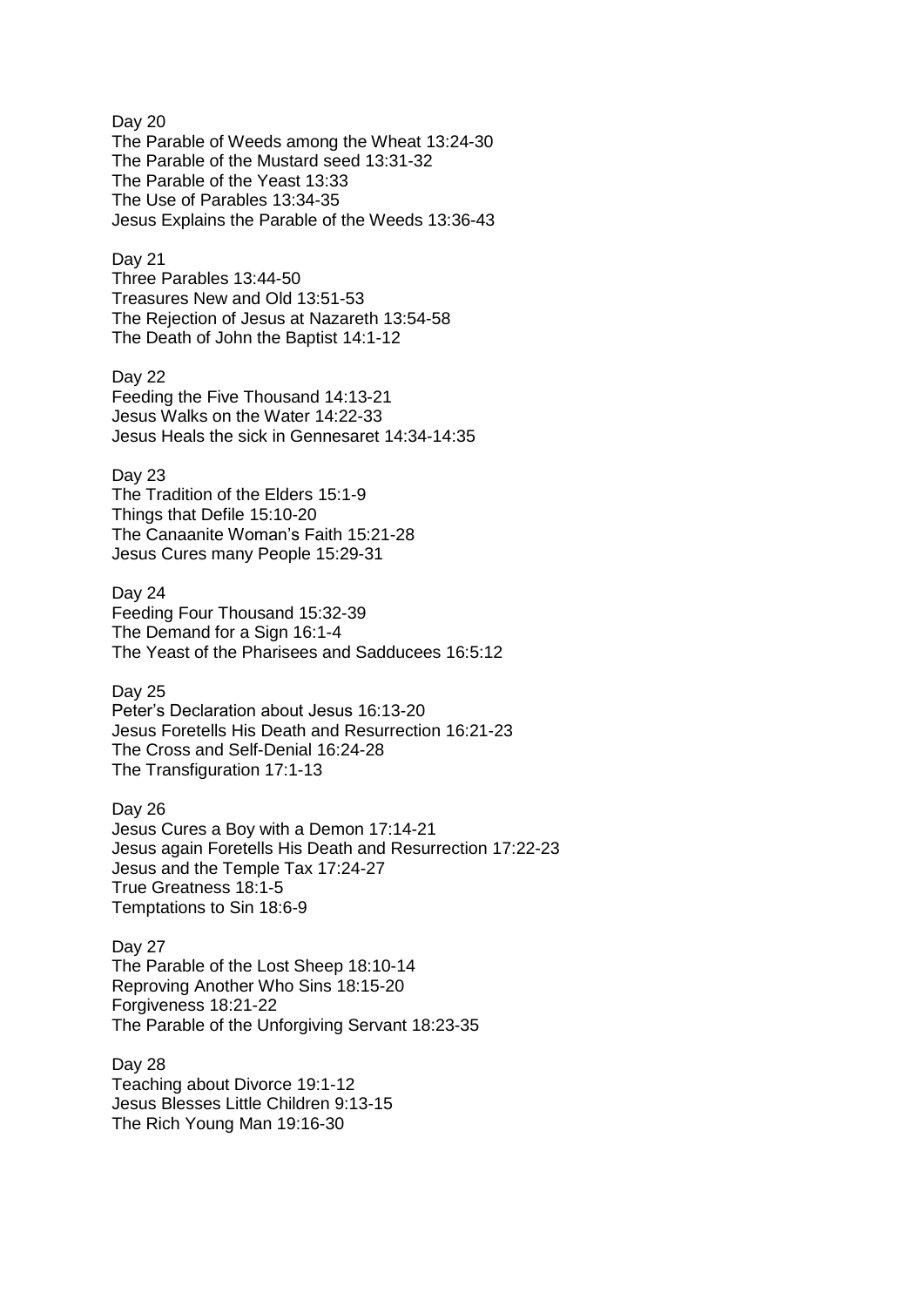Day 29 The Labourers in the Vineyard 20:1-16 A 3rd Time Jesus Foretells His Death & Resurrection 20:17-19

## Day 30

The Request of the Mother of James and John 20:20-28 Jesus Heals Two blind Men 20:29-33

# Day 31

Jesus' Triumphal Entry into Jerusalem 21:1-11 Jesus Cleanses the Temple 21:12-17 Jesus Curses the Fig Tree 21:18-22

## Day 32

The Authority of Jesus Questioned 21:23-27 The Parable of the Two Sons 21:28-32 The Parable of the Wicked Tenants 21:33-46

# Day 33

The Parable of the Wedding Banquet 22:1-14 The Question about Paying Taxes 22:15-22 The Question about the Resurrection 22:23-33

# Day 34

The Greatest Commandment 22:34-40 The Question about David's Son 22:41-46 Jesus Denounces Scribes and Pharisees 23:1-36

# Day 35

Lament over Jerusalem 23:37-39 The Destruction of the Temple Foretold 24:1-2 Signs of the End of the Age 24:3-8 Persecutions Foretold 24:9-14 The Desolating Sacrilege 24:15-31

# Day 36

The Coming of the Son of Man 24:29-31 The Lesson of the Fig Tree 24:32-35 The Necessity of watchfulness 24:36-44 The Faithful or the Unfaithful Slave 24:45-51

## Day 37

The Parable of the Ten Bridesmaids 25:1-13 The Parable of the Talents 25:14-30

#### Day 38

The Judgement of the Nations 25:31-45 The Plot to Kill Jesus 26:1-5 The Anointing at Bethany 26:6-13

## Day 39

Judas Agrees to Betray Jesus 26:14-16 The Passover with the Disciples 26:17-30 Peter's Denial Foretold 26:31-35